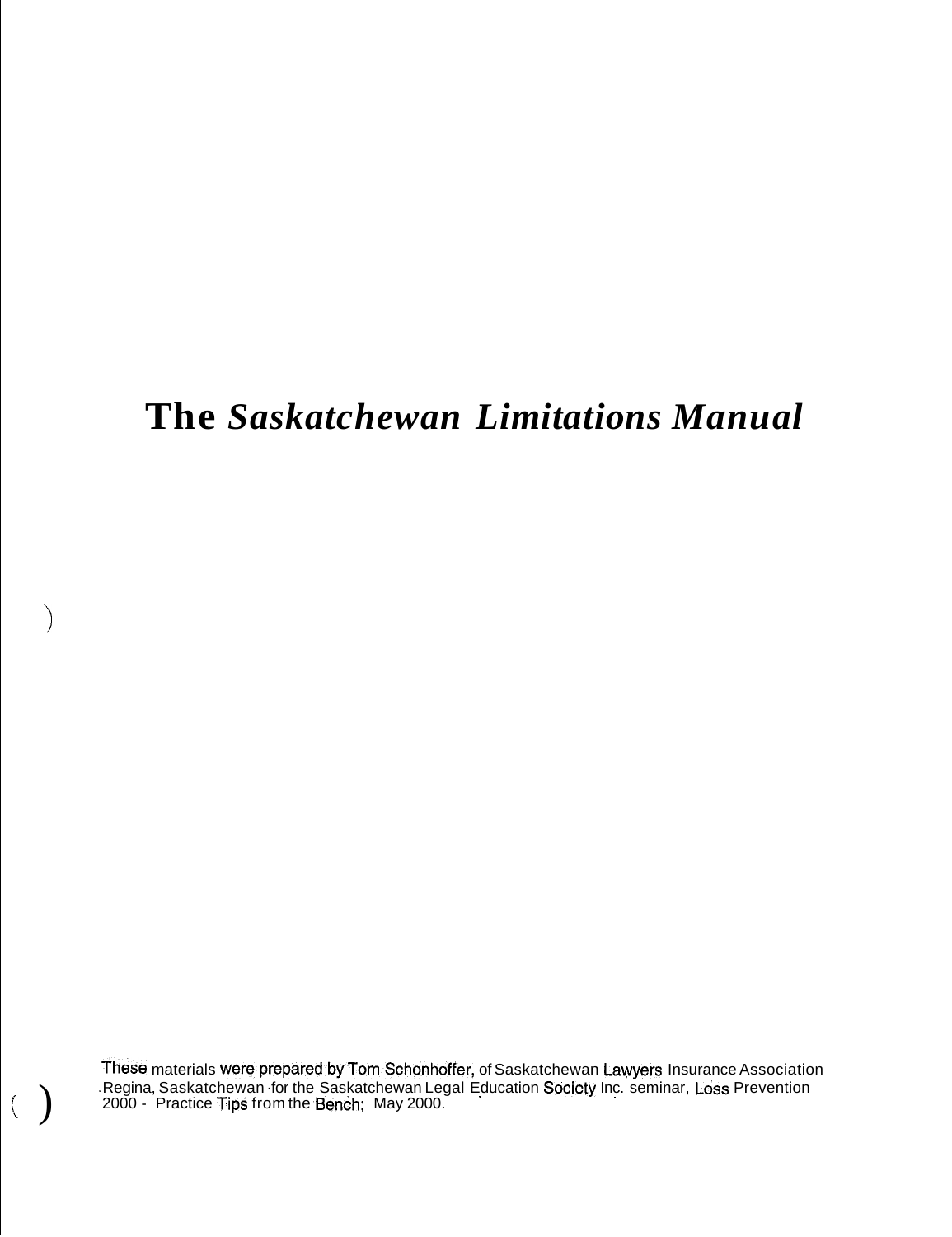the property will be the theory of the contract of

Ą

 $\left($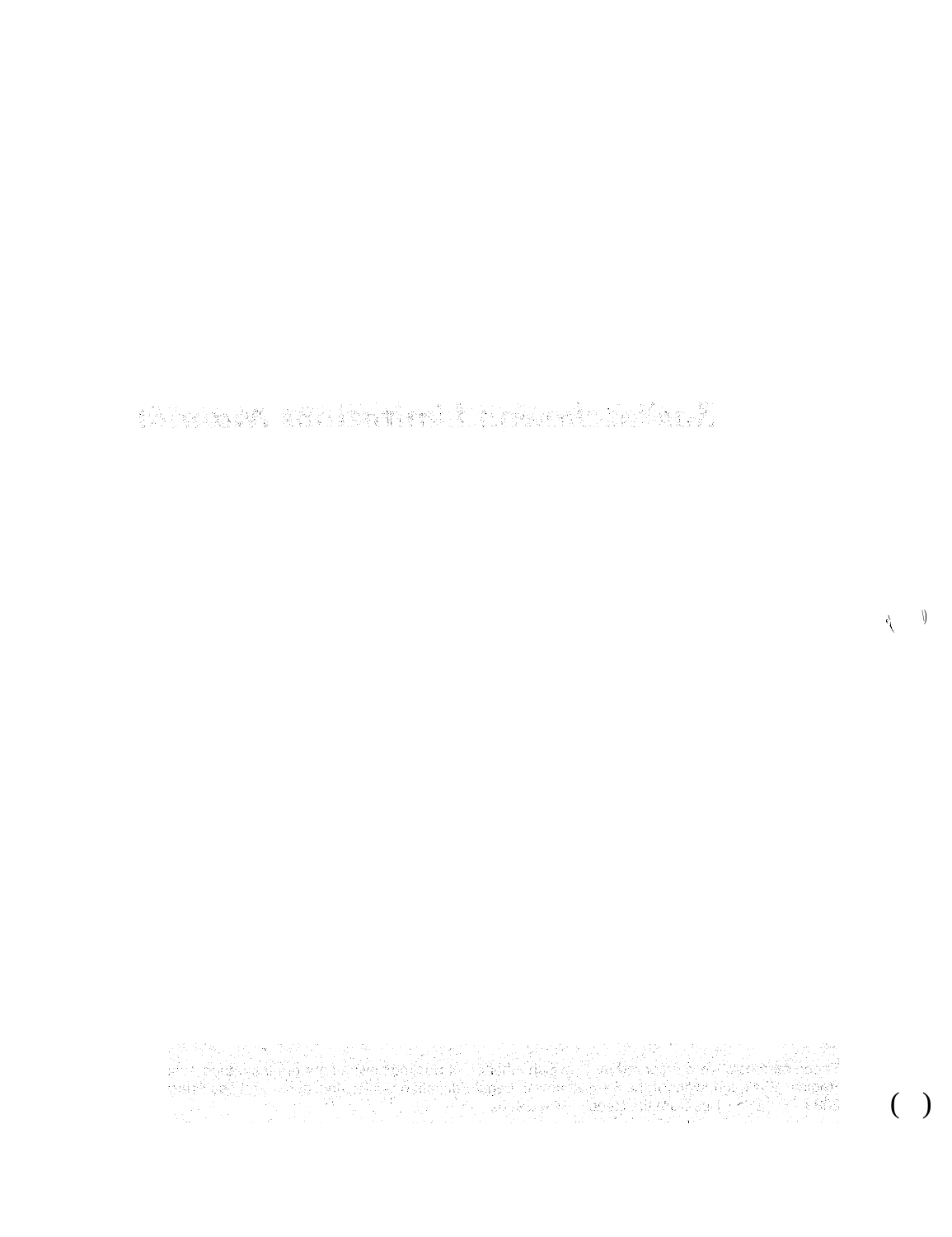## **LIMITATION QUIZ**

- 1(a) How much time does a claimant have to commence an action after a Builders' Lien is registered?
	- (b) How much time to serve a statement of claim pursuant to the *Builders' Lien Act?*
	- (c) After an action is commenced on a builders' lien, how much time does the Plaintiffhave to proceed to trial?
- 2(a) Your client slips and falls in the parking lot of a nursing home. When does the limitation period for an action against the nursing home expire?
	- (b) Your client slips and falls on a City sidewalk.
		- 1. are there any notices and how much time?
		- 11. when does the limitation period against the City expire?

iii. when must the statement of claim be served?

- (c) Your client slips and falls in a private residence. When does the limitation period against the occupier expire?
- (d) Your client's husband is killed when he slips and falls in a private residence. When does the limitation period against the occupier expire?
- (e) Your client slips and falls in a school. When does the limitation period against the board of education expire?
- (f) Your client slips and falls in a public library. When does the limitation period expire?
- 3. A radiologist employed by a hospital is alleged to have committed an assault by using excessive force in conducting a mammogram. When does the limitation period expire?
- 4. A motor vehicle collides with a bridge owned by the Crown. When does the limitation period expire for an action by the Crown?
- 5. A nurse employed by a hospital is fired. When does the limitation period for an action for wrongful dismissal expire?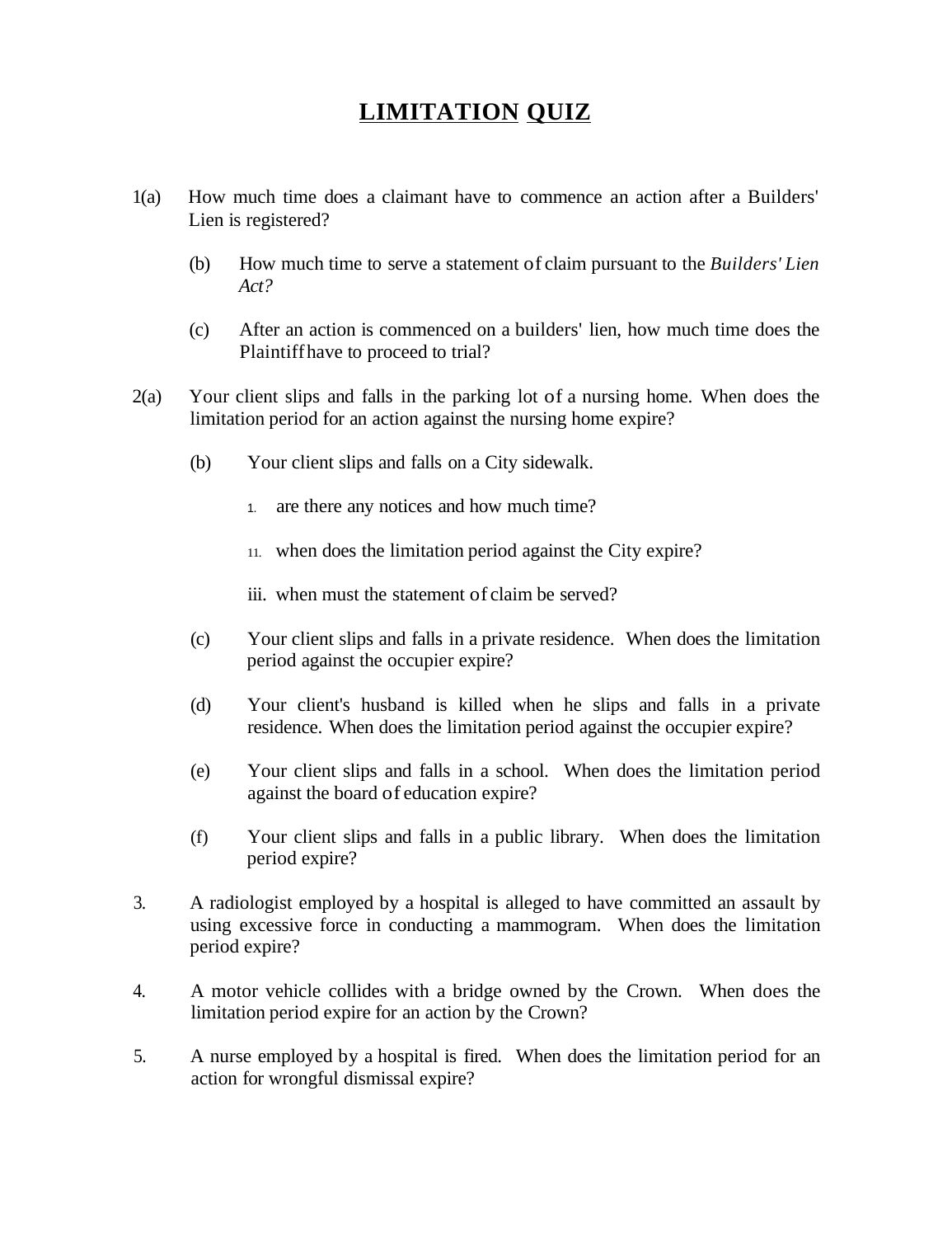- 6. An infant suffers injury during childbirth, allegedly due to the negligence of the hospital. When does the limitation period expire?
- 7. Your client enters judgment. When is enforcement of the judgment statute barred? Are there other measures to extend the time?
- 8. Your client wishes to make a claim against his former lawyer. When does the limitation period expire?
- 9. Your client presents a claim for insurance· following a break and enter of his home. His claim is denied. How long to commence an action against the insurer?
- 10. Your client had surgery three years ago. The client has continued to receive treatment from the surgeon for complications and now wishes to commence an action. Has the limitation period expired?
- 11(a) Your client advises that he lent money to a friend 7 years ago and wishes to commence an action to enforce the debt. Has the limitation period expired?
	- (b) Your client remembers that:he received \$100.00 last year on payment of the debt. Does this affect the limitation period and why?
- 12. A police officer assaults your client. When does the limitation period for an action against the police officer expire.
- 13. Your client was not named as a beneficiary under her husband's will. How long does she have to commence an action?
- 14. Your client is obligated to arbitrate a contractual dispute. Are there any limitation periods?
- 15. How long does your client have to commence an action against an accountant for negligent advice?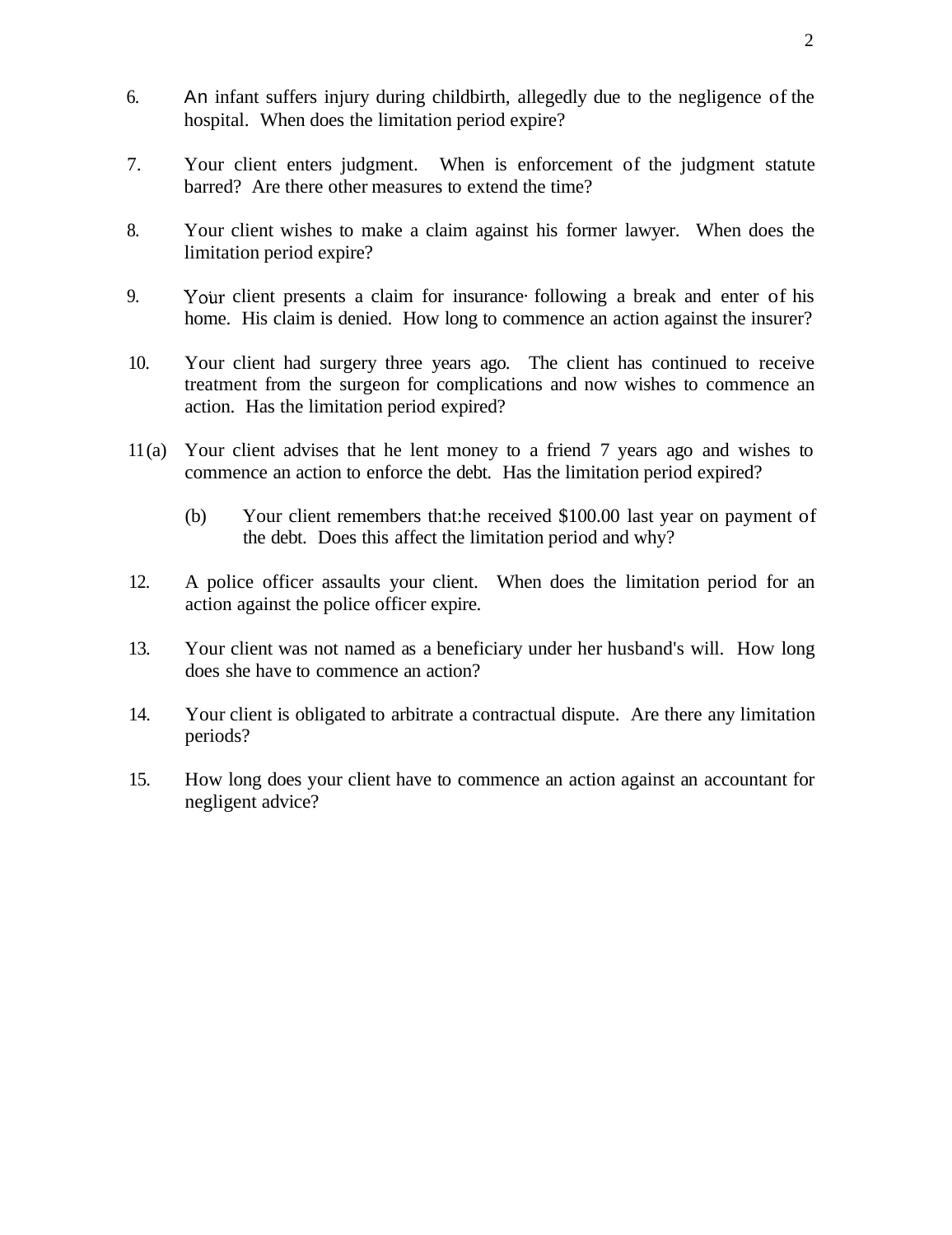#### **ANSWERS**

- 1(a) 10 years pursuant to s.l2 of *The Limitation ofActions Act.* (see: *Penner v. Hupka* (1995) 133 Sask. R. 140)
	- (b) Section 87 requires service within 30 days
	- (c) 2 years pursuant to s.55 of *The Builders' Lien Act*
- 2(a) 3 months and with leave of the Court up to one year, pursuant to s.15 of *The Hospital Standards Act* (see *Young v. Palliser Regional Care Centre* (1995) 5 W.W.R. 14, 129 Sask. R. 129).
	- (b)

)

- 1. if you are alleging non-repair, notice must be served within 14 days
- 11. the action must be started within one year
- iii. the statement of claim must be served within one year

All pursuant to s.314 of*the Urban Municipality Act*

- (c) 2 years pursuant to s.3(1)(d)(i) ofthe *Limitation ofActions Act.*
- (d) 2 years pursuant to *The Fatal Accidents Act.*
- (e) 1 year and with leave ofthe court within two years pursuant to s.91 of *the Education Act*
- (f) 12 months pursuant to the *Public Libraries Act.*
- 3. 3 months or with leave up to one year pursuant to s.15 of *The Hospital Standards Act.* There are three possible limitation periods that could apply as follows:
	- 1. Section 15 of *The Hospital Standards Act.*
	- 11. Section 25 of *The Medical Radiation Technologist's Act.*
	- iii. Section 3 (1) (d)of *The Limitation ofActions Act.*

*(Odeshaw v. Stener* (1998) 10 W.W.R. 99, 170 Sask. R. 48)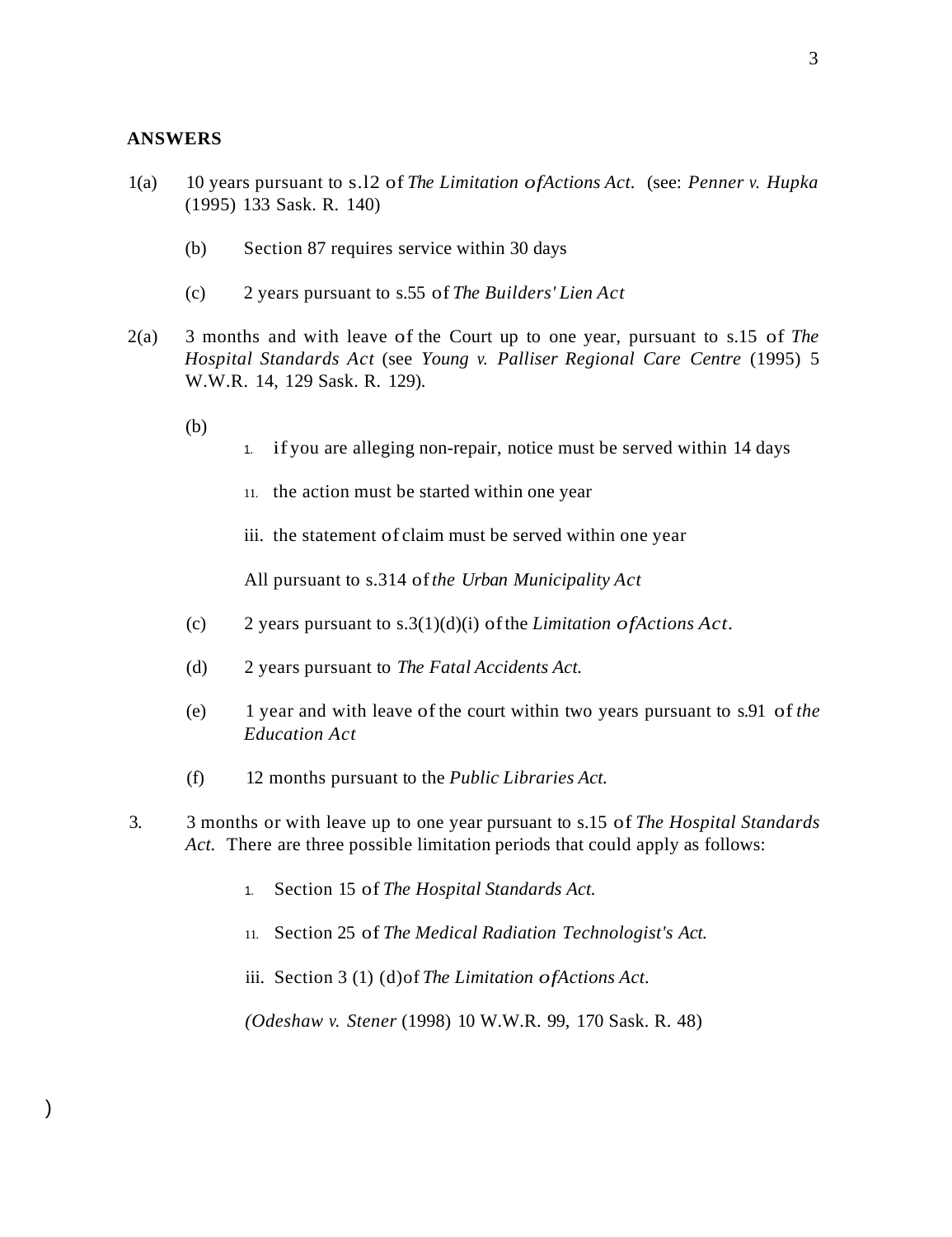- 4. Section 88 of *The Highway Traffic Act* does not apply to the Crown because of s. 15 of *The Interpretation Act.* Statutes do not apply to the Crown unless the *Act* specifically states. *(Saskatchewan* v. *Nowsko Well Service Ltd.* (1989) 14 M.V.R.  $(2<sup>nd</sup>)$ , 75 Sask. R. 285.)
- 5. 3 months with leave up to one year pursuant to s.15 of *The Hospital Standards Act.*
- 6. Section 6 of *The Limitation ofActions Act* extends the time to three months after the child reaches the age ofmajority.
- 7. 10 years pursuant to s.3(1) (i) of*the Limitations of Actions Act.* Rule 347 allows an application to renew the judgment.
- 8. 6 years pursuant to s.3(1)(j) of *The Limitation ofActions Act.*
- 9. An all-risk policy of insurance is regarded as fire insurance. Pursuant to s.128, Condition 14 of *The Saskatchewan Insurance Act* there is one year to commence an action. *(Schopp* v. *S.G.I.* [1981] 4 W.W.R. 700)
- 10. Section 72 of *The Medical Profession Act* allows 2 years from the last treatment.
- 11 (a) Section 3(1)(f) of *The Limitation of Actions Act* requires that an action for recovery of a debt be commenced within 6 years of the date of the cause of action.
	- (b) Section 7 of *The Limitation ofActions Act* allows that a claim may be brought within 6 years from the date that the debtor last acknowledged the debt.
- 12. One year pursuant to the *Public Officers Protection Act.*
- 13. Six months from the grant of probate or administration, pursuant to both the *Dependants ReliefAct* and the *Matrimonial Property Act.*
- 14. Section 52 of*the Arbitration Act* states that limitation periods apply to arbitration.
- 15. You must first determine the type of accountant as follows:
	- 1. 2 years under the *Certified General Accountants Act.*
	- 11. Chartered Accountants and Management Accountants do not have specific time periods under their acts and therefore the 6-year limitation period pursuant to Section 3(1)(j) of *The Limitation of Actions Act* applies.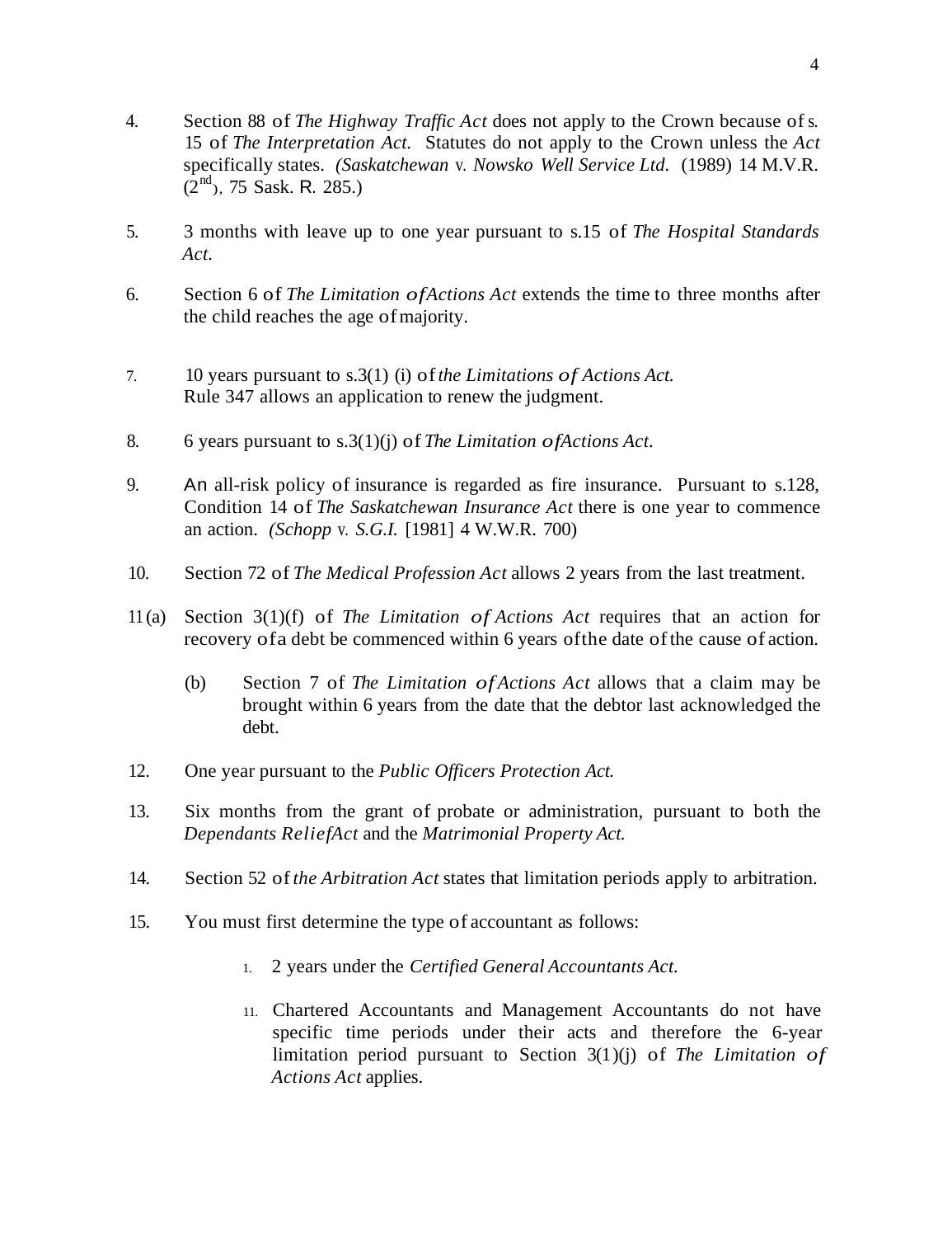## OPERATOR'S MANUAL

## 1. INTRODUCTION

In order to effectively use this manual you should remember the following points.

1. We have included limitation periods from the Revised Statutes of Saskatchewan, 1978, as amended and consolidated to January 1, 2000. Limitation periods have been reproduced verbatim, except where portions ofsections have been omitted for brevity.

Acts which have been passed but not yet proclaimed are also included but italicized for better identification.

Historical notes pertain to the last amendment of the section. Not every subsection will be affected by the amendment.

2. The organization of the statutes follows the familiar alphabetical listing of The Statutes of Saskatchewan. A table of statutes in the front of the Manual and an index at the end ofthis Manual will help to identify the relevant statutes.

3. The Manual does not consider federal limitation periods.

4. The annotations generally only consider Saskatchewan cases since 1978. There may be cases from other Canadian jurisdictions or before 1978 that might be helpful.

5. Not all time-sensitive issues are identified in this manual. We included the following:

- 1) Time periods extinguishing a substantive right;
- 2) Time periods extinguishing an appeal;
- 3) Important notice periods which substantially affect a Client's rights;
- 4) Time periods extinguishing prosecutions.

There is undeniably a large degree of editorial discretion in deciding which sections to include. Statutory provisions that are purely procedural or administrative were not routinely included.

## 2. BASIC PRINCIPLES

There are three reasons for limitation periods as described in  $M(H)$  v.  $M(K)$  (1992), 96 D.L.R.  $(4^{th})$  289, [1992] 3 S.C.R. 6 (S.C.C.) as follows:

1. Certainty - A potential Defendant should be secure in the reasonable expectation that he will not be held to account for ancient obligations.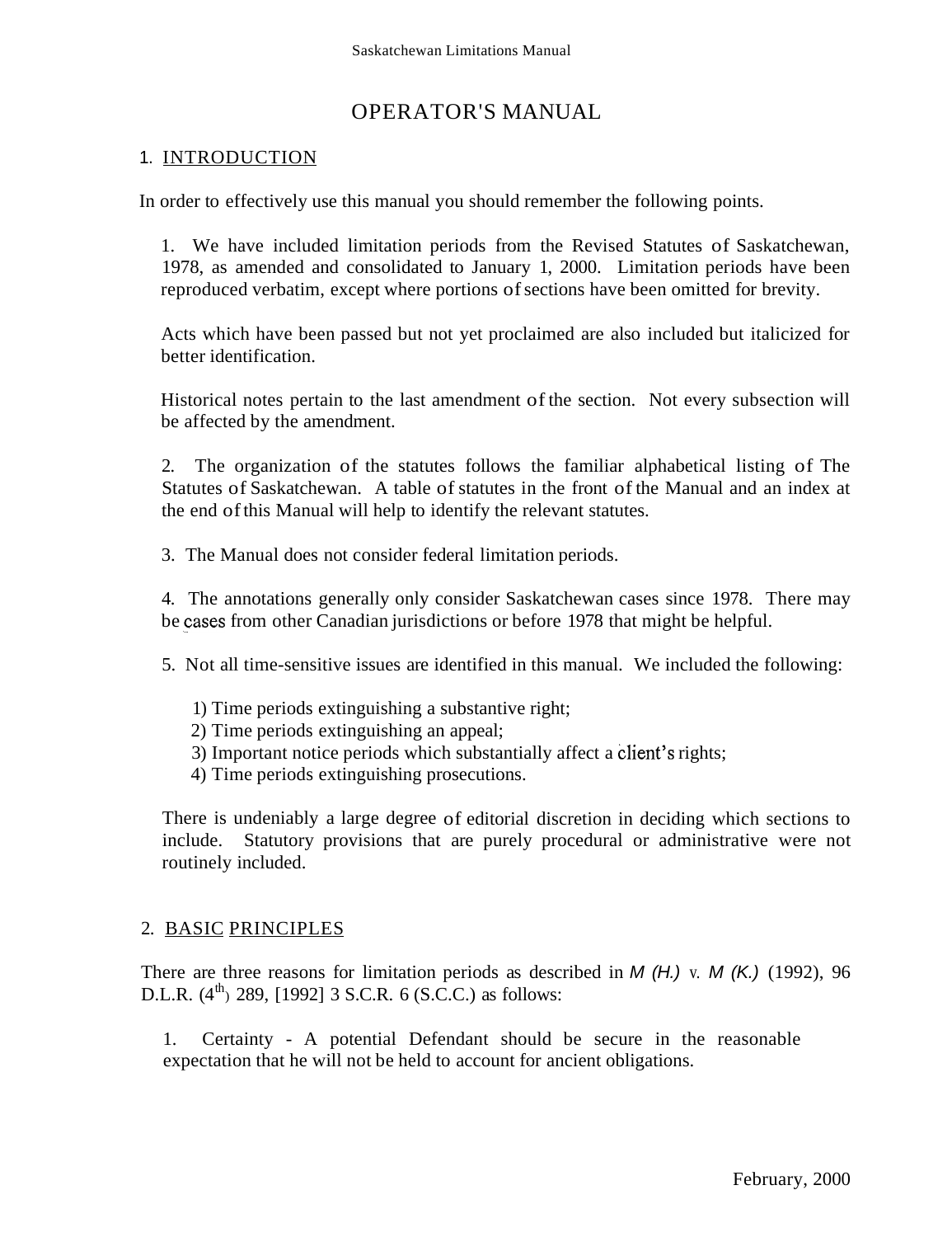**2.** Evidentiary - A potential Defendant should not have to preserve evidence relating to a claim. There is also a concern that evidence deteriorates over time.

**3.** Diligence - A Plaintiff is expected to act diligently in bringing an action in a timely fashion.

## **3. IDENTIFYING LIMITATION PERIODS**

Many limitation periods are obvious or intuitive. Other limitations require more work to identify. You should begin as follows:

1. Carefully consider your pleadings and identify all of the potential causes of action parties and regulatory schemes.

**2.** Identify the limitation periods relevant to these causes of action parties and regulatory schemes.

Each of the subheadings in part 2 should be used as a checklist in going through this process.

## **A) THE LIMITATION OF ACTIONS ACT**

*The Limitation of Actions Act* is the place to start a search. There is no substitute for having a good working knowledge of this *Act* because it applies to numerous causes of action. There are two general principles to remember about the *Act.*

First, it is a general statute and pursuant to section 3(2) does not apply, "... to an action where the time for bringing the action is by statute specifically limited." In other words, any statute with a specific limitation period over-rides *The Limitation ofActions Act.*

Second, the *Act* also provides a residual limitation in section 3(1)(j) that reads:

3(1)(j) any other action not in this *Act* or any other *Act* specifically provided for, within six years after the cause of action arose.

The limitation period for a claim against a lawyer is a good example. As there is no specific limitation period in *The Legal Profession Act, 1990,* section 3(1)(j) applies.

## **B) CAUSE OF ACTION**

Before determining the limitation period it is important to consider the causes of action that you wish to plead. The causes of action in any claim may be very diverse and include tort, contract, breach of fiduciary duty, breach of trust etc. Each of these causes of action may be governed by its own section in *The Limitation ofActions Act.*

)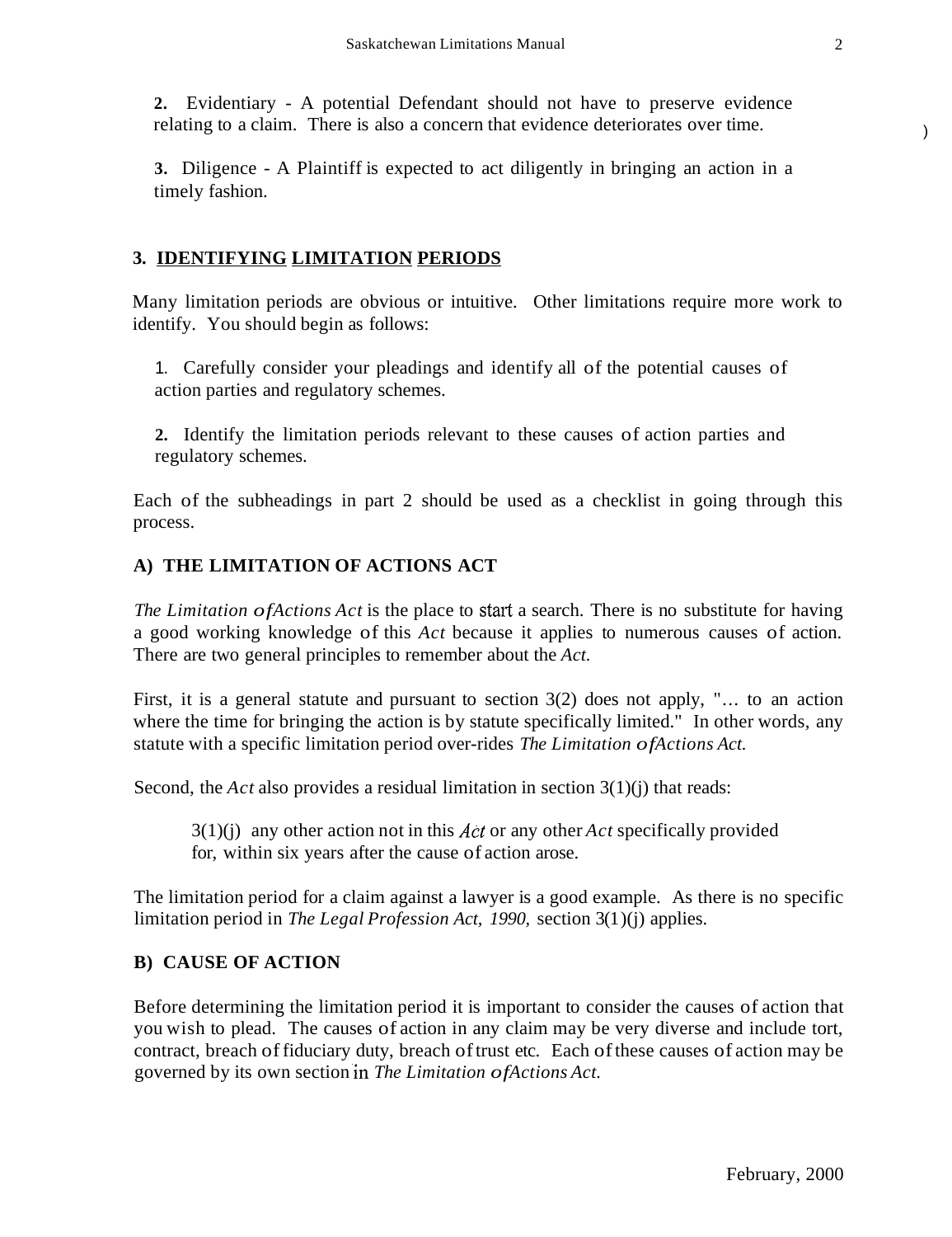These main causes of action can also be broken down into sub-categories which may have further limitation implications. For example pursuant to *The Limitation ofActions Act* the following torts have different limitation periods.

- 1) The tort of defamation 3(1)(c);
- 2) The tort of negligence causing injury to a person  $3(1)(d)$ ;
- 3) The tort of trespass to chattels  $3(l)(e)$ .

Similarly different action based in contract might have different limitation periods. As mentioned, there is no substitute for a working knowledge of *The Limitation ofActions Act.*

## C) STATUS OF PARTIES

The next step is to identify all the proposed defendants and to determine whether they have any special legislative protection that affects the limitation period. Limitation issues sometimes arise when a defendant is not identified in sufficient time.

The examples I have provided are only the most common, there are numerous other special cases. In preparing the manual I had the opportunity to review all of the Statutes of Saskatchewan. I was frankly surprised each day at the number of Statutes that I did not know. I came to the conclusion that in order to consider all the special legislative statutes it may be necessary to review the entire table of statutes each time. Consider the following examples:

## 1) Infants  $\int$  disability

The most obvious example of special status is for infants or persons lacking capacity. Section 6 of *The Limitation ofActions Act* reads as follows:

6 The running of time with respect to a limitation period to bring an action fixed by this or any other *Act* is postponed for a person who is entitled to bring such an action for so long as he is an infant or:

(a) he is by reason ofmental disorder not competent to manage his affairs or estate; and

(b) he is not represented by a personal guardian or property guardian appointed pursuant to *The Public Trustee Act* or *The Dependent Adults Act* who:

- (i) is aware ofthe cause of action; and
- (ii) has the legal capacity to commence the cause of action on behalfofthat person or his estate.

Section 6 for example postpones the limitation period in s. 72 of *The Medical Profession Act,* 1981 in *Elliot* v. *Saskatoon* (City), [1985] 5W.W.R. 22, 19 D.L.R. (4<sup>th</sup>) 285, 48 Sask. R. 142 (Q.B.), affirmed [1986] 3 W.W.R. 575,25 D.L.R.  $(4^{th})$  319,48 Sask. R. 140  $(C.A.).$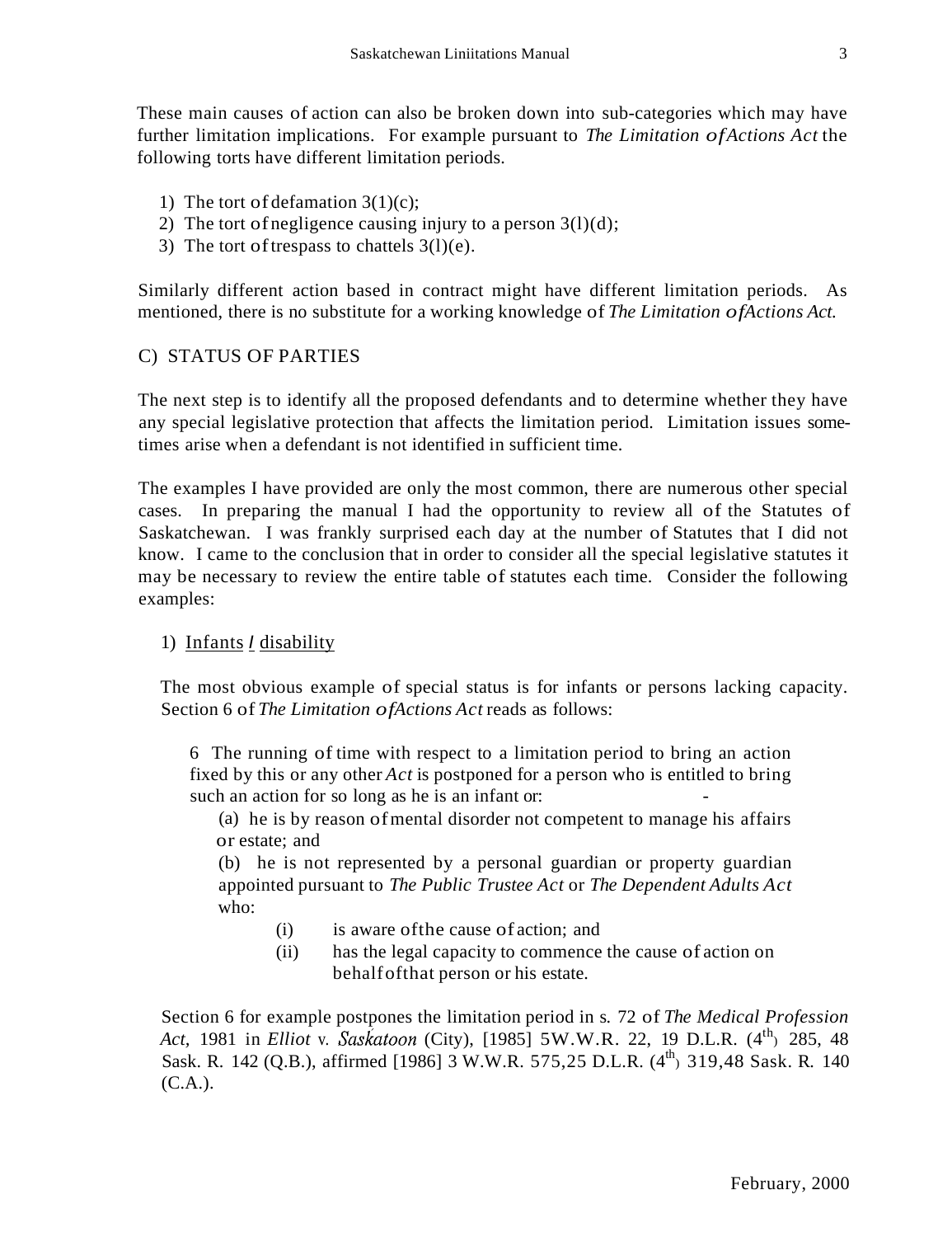## **2) Crown**

*The Limitation ofActions Act* applies to the crown because the definition of action in s. 2 includes, "civil proceedings by or against the Crown". Other limitation periods do not apply to the Crown unless specifically stated in the act by reason of s. 14 of *The Interpretation Act,* 1995 that states: .

14 No enactment binds the Crown or affects the Crown and any of the Crown's rights or prerogatives, except as mentioned in the enactment.

For example s.88 of *The Highway Traffic Act* does not apply to an action by the Crown for damage caused by a motor vehicle.<br>Saskatchewan *v. Welsh* (1998), 173 Sask. R. 74,37 M.V.R. (3<sup>rd</sup>) 196 (O.B.);

*Saskatchewan v. Nowsco Well Service Ltd.* (1989), 14M.V.R. (2nd ) 45, 34 C.P.C  $(2<sup>nd</sup>)$  159, 75 Sask. R. 285 (Q.B.); *Prince Albert (City) v. Goleski,* [1995] 9 W.W.R. 534, 135 Sask. R. 220 (Q.B.).

Section 2 of *The Public Officers' Protection Act* merits special consideration. It reads as follows:

2(1) No action, prosecution or other proceedings shall lie or be instituted against any person for an act done in pursuance or execution or intended execution of a statute, or of a public duty or authority, or in respect of an alleged neglect or default in the execution of a statute, public duty or authority, unless it is commenced:

(a) within twelve months next after the act, neglect or default complained of or, in the case of continuance of injury of damage, within twelve months after it ceases; or

(b) within such further time as the court or a judge may allow.

The application of this *Act* is uncertain, as it has been considered on very few occasions. We know that it has been applied to the following:

- 1. Elected officials in *Pask v. McDonald, Bubnick, Caswell, Sapara, Kubik and Esterhazy* (1983), 35 Sask. R. 109, [1983] 6 W.W.R. 287 (C.A.).
- 2. The Superintendent of Insurance in *Lapointe v. Saskatchewan* (1988), 67 Sask. R. 233 (Q.B.).
- 3. A police officer in *Empringham v. Regina (City)* (1984), 34 Sask. R. 141  $(O.B.).$
- 4. A prosecutor in*Martyn v. Connelly* (1998), 171 Sask. R. 79 (Q.B.).

Clearly, there is potential for a very wide application ofthis *Act.*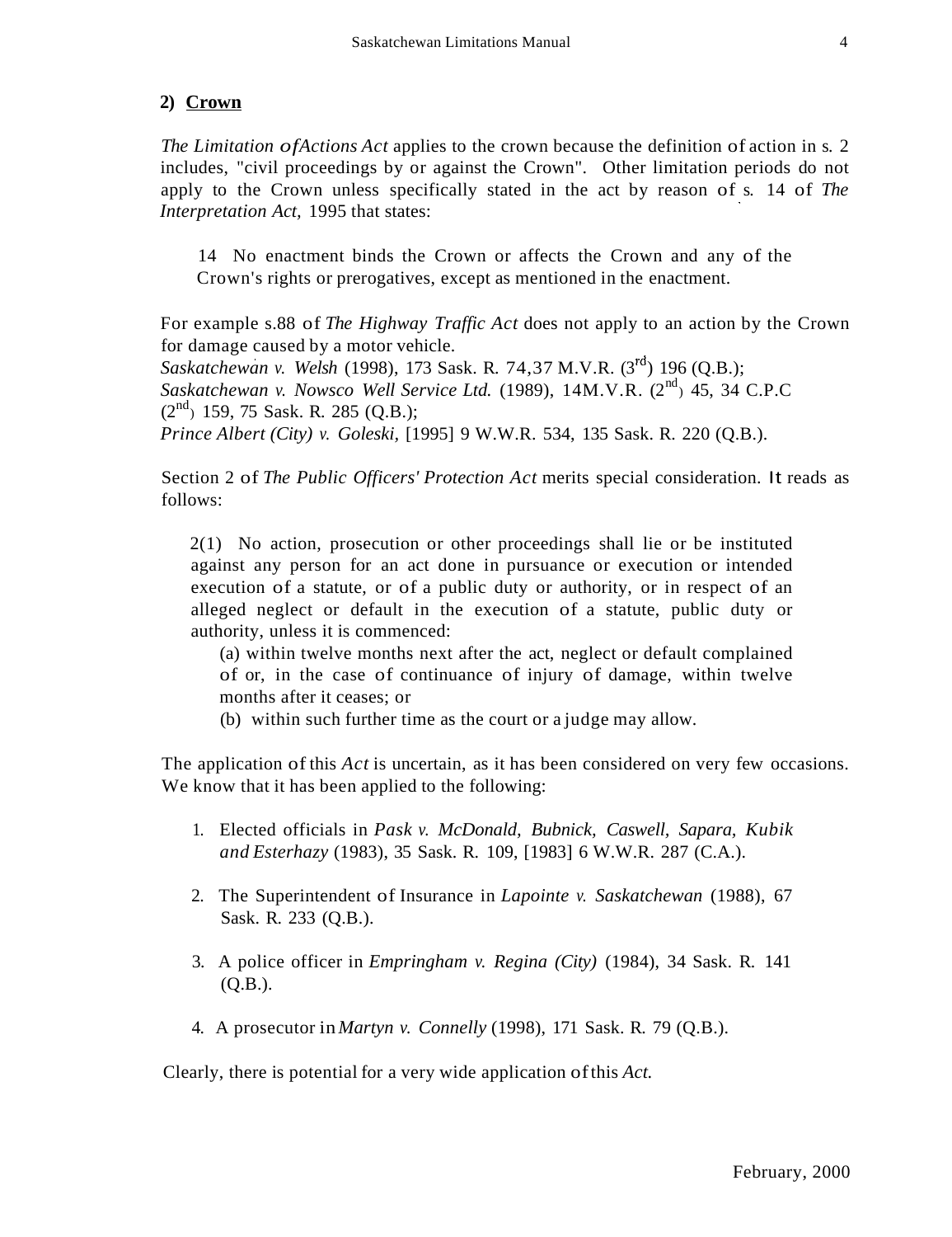The protection of *The Public Officers' Protection Act* was also extended to the Crown In *Lapointe* v. *Saskatchewan* (1988), 67 Sask. R. 233 because of s. 5(4) of *The Proceedings Against the Crown Act,* which reads as follows:

5(4) An enactment that negatives or limits the amount ofliability of an officer of the Crown in respect of a tort committed buy that officer, in the case of proceedings against the Crown under this section in respect of a tort committed by that officer, applies in relation to the Crown as it would have applied in relation to that officer if the proceedings against the Crown had been proceedings against that officer.

As the allegations of wrongdoing were against the Superintendent of Insurance, the Crown benefits from the one-year limitation period.

## **3) Professions**

There are numerous statutes governing the professions. Examples of these acts are *The Legal Profession Act, 1990, The Registered Nurses Act,* 1988, *The Mortgage Brokers Act,* etc.

Caution is required because the number of regulated professions is so surprisingly large that no lawyer could be expected to know them all. For example I did not know that there was *The Osteopathic Practice Act* with a six-month limitation period from the date of the last professional service. Nor did I know there are three acts regulating different types of accountants. A list of regulated professions is included as Schedule 1 for your assistance.

## **4) Organizations/ Institutions**

There are also many entities receiving the protection of special statutes. Examples of these are hospitals, schools and municipalities. It is important to identify these organizations. For example, there is a separate limitation period for a common claim of occupier's liability depending on where it occurs. How long does your client have to commence an action for a common slip and fall at the following:

- 1. A nursing home: Three months and with leave ofthe Court up to one year pursuant to s. 15 of *The Hospital Standards Act. (Young* v. *Palliser Regional Care Centre,* [1995] 5 W.W.R. 14, 129 Sask. R. 129 (Q.B.»
- 2. A city sidewalk: If you are alleging non-repair, notice must be served within 14 days. The action must be started within one year and the Statement of Claim must be served within one year pursuant to s. 314 of *The Urban Municipality Act, 1984.*
- 3. A private residence: Two years pursuant to  $s.3(I)(d)(i)$  of *The Limitation of Actions Act.*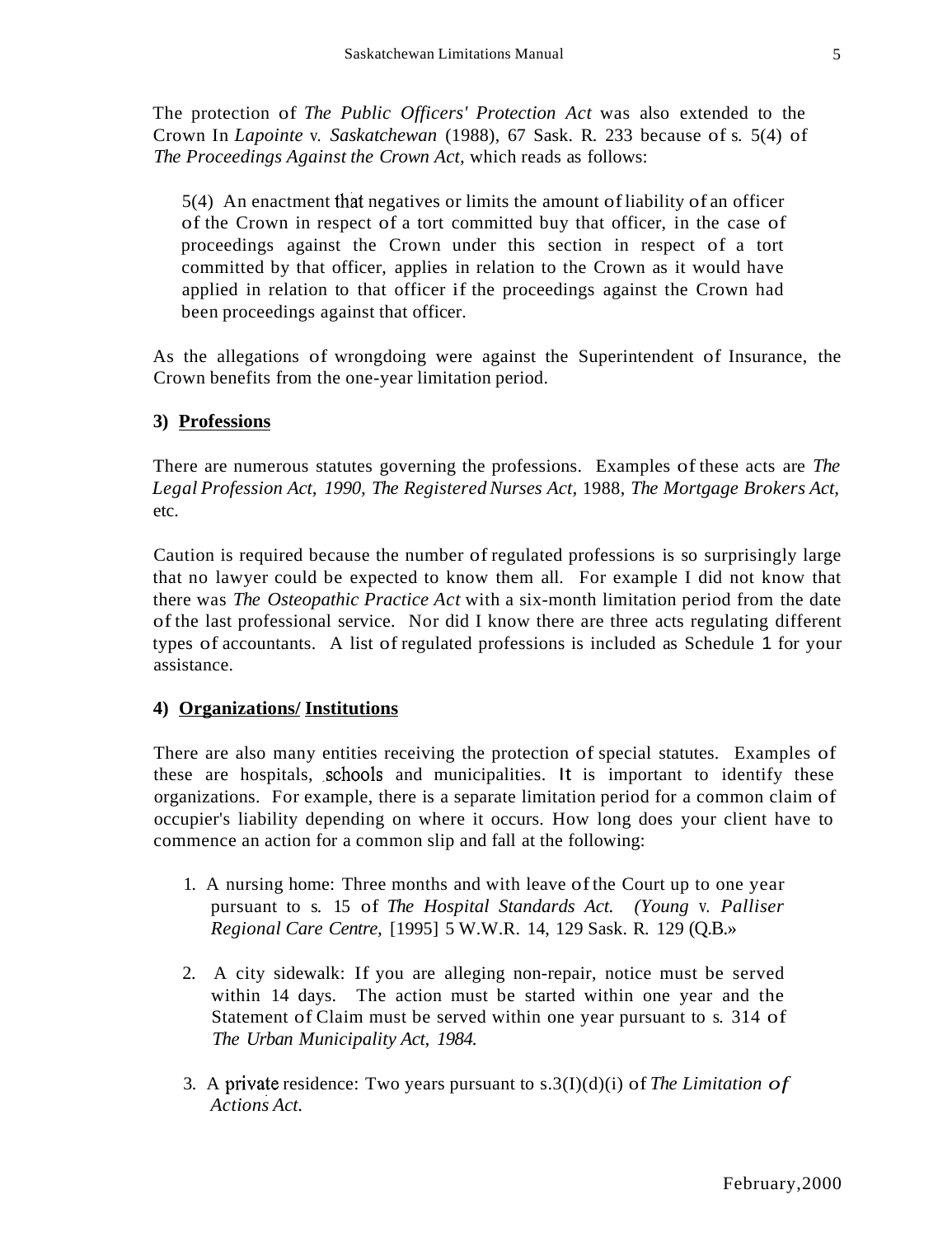- 4. A school: One year and with leave ofthe court two years, pursuantto s. 91 of *The Education Act, 1995.*
- 5. A public library: Twelve months or such further time as the court may allow pursuant to section 79 of *The Public Libraries Act, 1996.*

## D) REGULATED ACTIVITIES

There are many statutes regulating an activity rather than an individual or an organization. Common examples are:

- 1) Statutes regulating roads andmotor vehicles;
- 2) Resource statutes;
- 3) Environmental statutes;
- 4) Consumer protection statutes;
- 5) Creditor-debtor statutes.

Once again, it may be necessary to review the entire table of statutes to determine if a regulatory statute applies to proposed parties to the action.

## E) SITUS

The Supreme Court of Canada in *Tolofton* v. *Jensen,* [1994] 3 S.C.R. 1022,ruled that the limitation period ofthe place ofthe tort is applicable and statutes of limitation are considered to be substantive law.

See also:

*Hrynenko* v. *Hrynenko* (1997), 37 B.c.L.R. (3<sup>fd</sup>) 35, 40 C.C.L.T. (2<sup>nd</sup>) 84, 11 c.P.C. (4<sup>th</sup>) 358,30 M.V.R.(3<sup>fd</sup>) 231, [1998] 2 W.W.R. 412 (B.C.S.C.);

*Stewart v. Stewart* (1997), 145 D.L.R. (4<sup>th</sup>) 228, [1997] 5 W.W.R. 353,90 B.C.A.C. 119,30 B.C.L.R. (3<sup>fd</sup>) 233, 7 C.P.c. (4<sup>th</sup>) 221, 24 M.V.R. (3<sup>fd</sup>) 207 (B.C.C.A);

*Hendsbee v. Khuber* (1995), 148 N.S.R. (2d) 270, 47 C.P.c. (3<sup>fd</sup>) 258, 19 M.V.R. (3<sup>fd</sup>) 306 (N.S.S.C.);

*Michalski* v. *Olson* (1997), 123 Man. R. (2d) 101, [1998] 3 W.W.R. 672, 15 C.P.C. (4<sup>th</sup>) 106,32 M.V.R. (3<sup>fd</sup>) 9 (Man. c.A.).

## 4. MULTIPLE LIMITATION PERIODS

Once you have identified the applicable parties, institutions, activities and causes of action you may find more than one possible limitation period. As a general rule the most specific statute will apply. However, there arecases when more than one limitation period applies.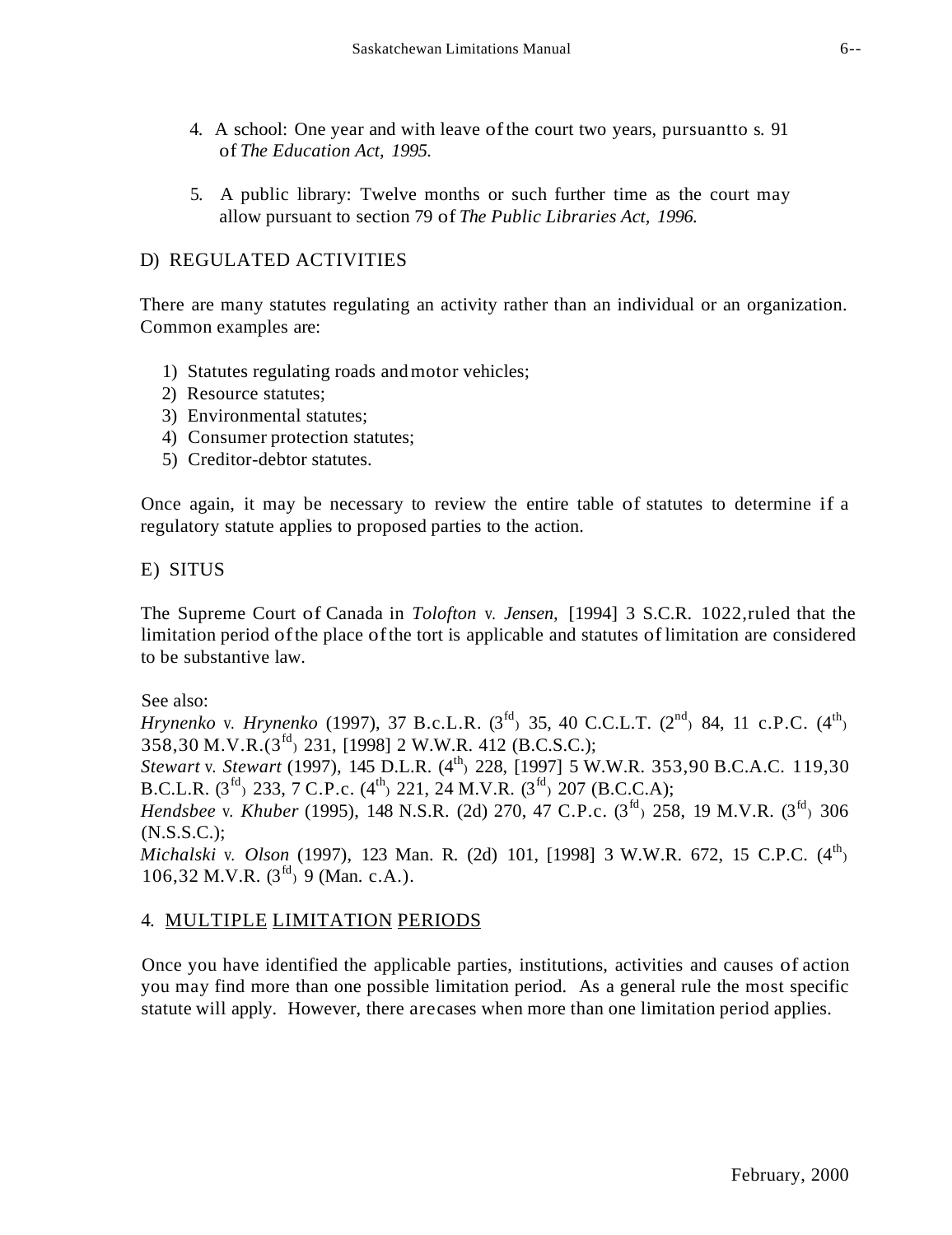## A) CONFLICTING STATUTES

There are instances where more than one statute appears to apply to the facts. For example, in *Odishaw v. Stener,* [1998] 10 W.W.R. 99, 170 Sask. R. 48 (Q.B.), it was alleged that a radiologist, employed by a hospital, used excessive force during a mammogram. Two limitation periods may apply as follows:

- 1) Section 15 of *The Hospital StandardsAct;* (3 months)
- 2) Section 25 of *The Medical Radiation Technologists Act;* (12 months)

The Court held the provisions of the general statute must yield to the provisions of a specific statute. Because the radiation technologist was employed by a hospital, *The Hospital Standards Act* was the most specific and therefore the most applicable.

## B) CAUSE OF ACTION AND STATUTE CONFLICTING

There are also instances were a statute governing a cause of action conflicts with a regulatory statute.

For example In *Herbert v. Misuga,* [1994] 3 W.W.R. 457, 116 Sask. R. 292 (C.A.), the defendant used his motor vehicle to deliberately injure the Plaintiff. The claim was issued more than one year after the incident and the defendant pleaded that it was "damage occasioned by a motor vehicle" pursuant to s. 88 of *The Highway Traffic Act* and statute barred. The Plaintiff argued that it was a claim for assault and could be commenced within the 2-year period governed by 3(1)(d) of *The Limitation ofActions* Act. The Saskatchewan Court of Appeal held that *The Highway Traffic Act* applied to all causes of action (with two exceptions) involving damages occasioned by motor vehicles regardless ofthe cause of action or intent ofthe driver.

A second example is s.15 of *The Hospital Standards Act* that states:

15 No action shall be brought against any person, partnership or corporation owning or operating a hospital ... after the expiration ofthree months.

The wording of this section has been held to apply to any cause of action against a hospital including:

1) A breach of contract of employment in *Boros v. Bodnar Wanhella and Courtney,* [1988] 6 W.W.R. 645,23 C.c.E.L. 161, 70 Sask. R. 36 (Q.B.); *Swan v. Wynyard Union Hospital Board* [1986] 2 W.W.R. 593, 44 Sask. R. 236 (C.A.) reversing [1984] 5 W.W.R. 382, 34 Sask. R. 143 (Q.B.); *Smart v. South Saskatchewan Hospital Centre* (1989), 75 Sask. R. 34 (C.A.); *University Hospital v. Boros* (1985) 24  $DLR(4<sup>th</sup>)$  628, 44 Sask. R. 231 (C.A.).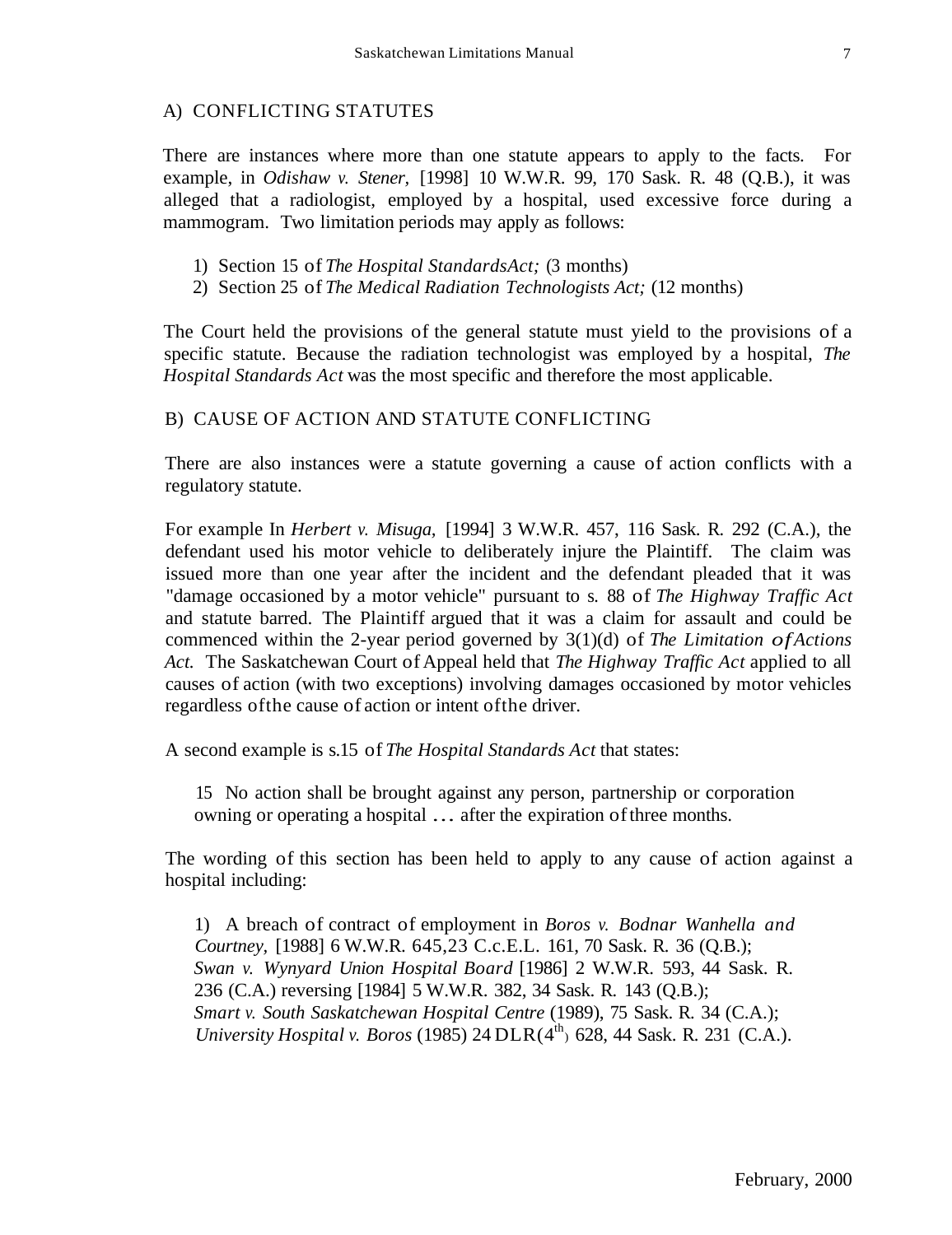2) Occupiers liability in *Dyck* v. *Regina District Health Board* [1995] S.J. No. 354 and *Young* v. *Palliser Regional Care Centre,* [1995] 5 W.W.R. 14, 129 Sask. R. 14 (Q.B.).

3) An assault in *Capobianco* v. *Regina District Health Board* (1997), 160 Sask. R. 157 (Q.B.) and *Odishaw* v. *Stener,* [1998] 10 W.W.R. 99, 170 Sask. R. 48 (Q.B.).

A third example is *Sobon* v. *Kosloski* (1986), 46 Sask. R. 172 (Q.B.). In that case a claim was made against a dentist. The Court held that s.57 *The Dental Profession Act* was intended to protect dentists from all claims whether in contract or in tort.

An exception is *Melfort School Division No. 100* v. *Tiger Lily School Division No. 54* (1992), 102 Sask. R. 38 (Q.B.). In that case the Plaintiff had a claim in debt against a school division. The Defendant pleaded s. 91 of *The Education Act,* 1995 that states:

 $91(1)$  No action for the recovery of damages shall be commenced against a school division or the conseil scolaire after the expiration of one year from the day on which the damages were sustained unless the action is commenced pursuant to an order mentioned in subsection 2....

The Court held that a claim in debt may be distinguished from a claim for damages ifthe amount is certain or capable of being ascertained by contract or operation of law. The action was therefore not extinguished by s. 91.

It is extremely difficult to draw any definite conclusions from these cases as the decision may tum on the precise wording of each limitation period. However it is arguable that the limitation period in each statute is confined to causes of action within the contemplated purpose of the statute. See for example *Berardinelli* v. *Ontario Housing Corp.,* [1979] 1 S.C.R. 275, (1978), 90 D.L.R. (3d) 481, 23 N.R. 298, 8 c.P.c. 100.

## C) CONFLICTING CAUSES OF ACTION

A claim may have more than one cause of action which sometimes leads to the application of two separate and distinct limitation periods. For example in *Pound* v. *Nakonechny, Busch and Heinrich,* [1984] 1 W.W.R. 289, 28 Sask. R. 222 (C.A.), the Plaintiff was injured by a defective pressure hose. He commenced an action against the retailer and manufacturer more than 2 years after the cause of action. Although the action in tort was statute barred pursuant to s. 3(1)(e) of *The Limitation of Actions Act,* the Plaintiff continued to have an action for breach of contract pursuant to s. 3(1)(f)(i) of *The Limitation of Actions Act.* In this case more than one limitation period applied to the claim.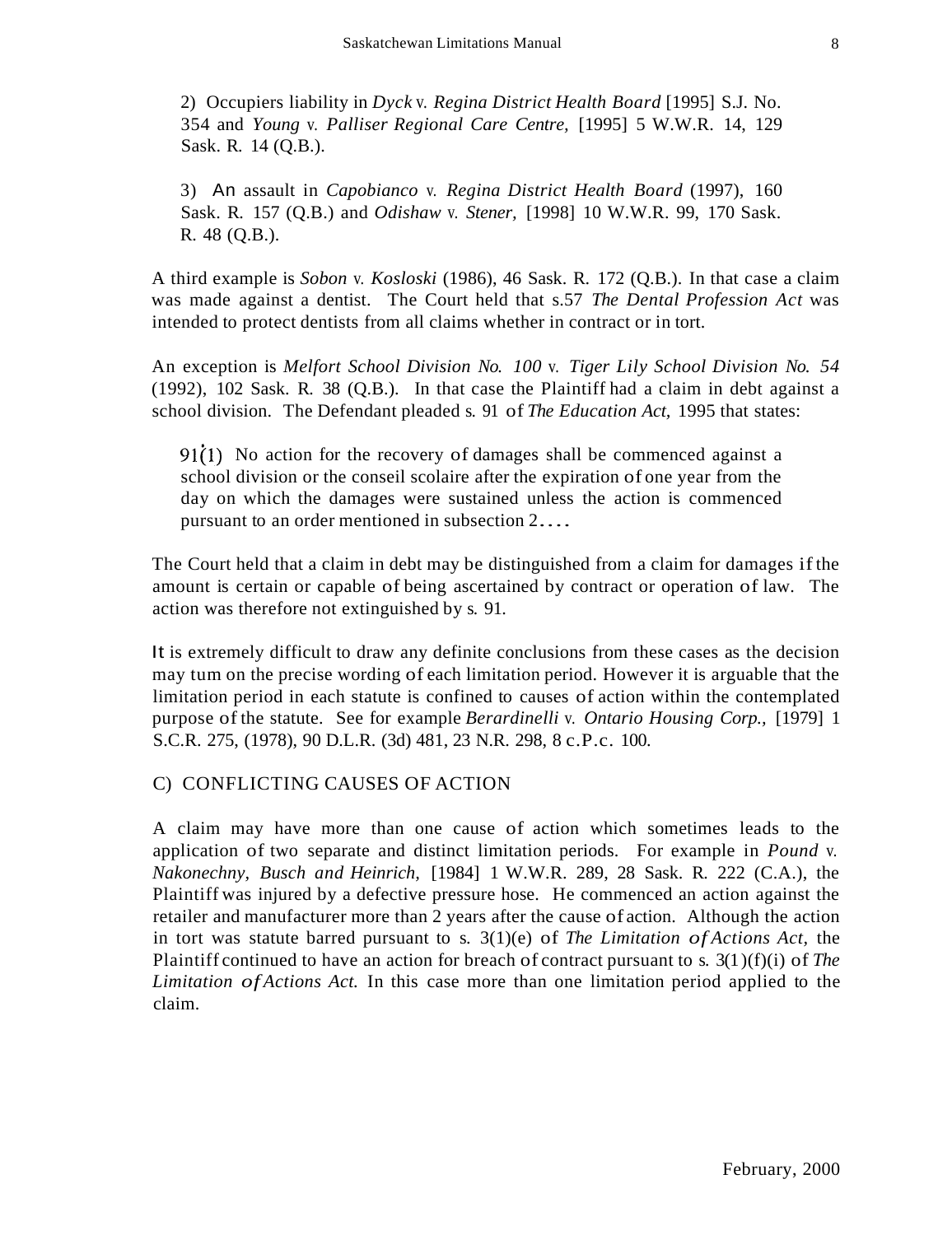#### **5. REMEDIES** (helpful hints if you think you missed a limitation period)

#### A) **IS IT REALLY A LIMITATION PERIOD?**

Estey J., in *Berardinelli* v. *Ontario Housing Corp.,* [1979] 1 S.C.R. 275; (1978), 90 D.L.R. (3d) 481, 23 N.R. 298, 8 C.P.C. 100 wrote that limitation periods:

...being restrictive provisions wherein the rights of action of the citizen are necessarily circumscribed by its tenns, attracts a strict interpretation and any ambiguity found upon the proper principles of statutory interpretation should be resolved in favour of the person whose right of action is being truncated.

It is arguable that not all time periods are strictly enforceable.

For example, *Royal Bank* v. *Bernauer* (1993), 117 Sask. R. 181, [1994] 3 W.W.R. 438 (Q.B.) is a very interesting discussion about the difference between imperative and directory enactments. If an enactment is imperative, it must be met exactly. If the enactment is directory, there must be substantial compliance. In detenniningwhether the statute is directory or imperative, the court looks at the scope and object ofthe statute. In this particular case the notice requirements in s. 27.2(10) of *The Saskatchewan Farm Security Act* respecting an appeal of a lender's decision not to lease was directory and strict compliance was not required.

In *Regina (City)* v. *Newell Smelski Ltd.* (1996), 152 Sask. R. 44, 140 W.A.C. 44 (C.A.) late service of an assessment appeal was deemed sufficient compliance pursuant to s. 261 of *The Urban Municipality Act,* 1984. The Court states:

But not every failure to observe statutory requirements of a procedural nature carries with it such affects. If the legislature does not expressly provide for the effect of imperfect compliance or non compliance with the requirement of this nature, the matter becomes one of implication, having regard for the subject matter of the enactment; the purposes of the requirement; the prejudice caused by the failure; the potential consequence of a finding ofnullity and so on.

In *Wascana Energy Inc.* v. *Gull Lake No.* 139 *(Rural Municipality)* (1998), 168 Sask. R. 58, 173 W.A.C. 58, [1999] 1 W.W.R. 280 (C.A.). There was sufficient compliance with s. 303 of *The Rural Municipality Act,* 1989 when an appeal from an assessment was mailed within 20 days even though it is not received within 20 days.

Finally in *John Deere Credit Inc.* v. *Fazakas* 182 *Sask. R.* 145, following seizure of equipment, a fanner filed· his s. 50 application for a hearing four days late. The court held that considering the nature and purpose of *The Saskatch.ewan Farm Security Act,* the section was directory and the fanner had substantially complied with the *Act.*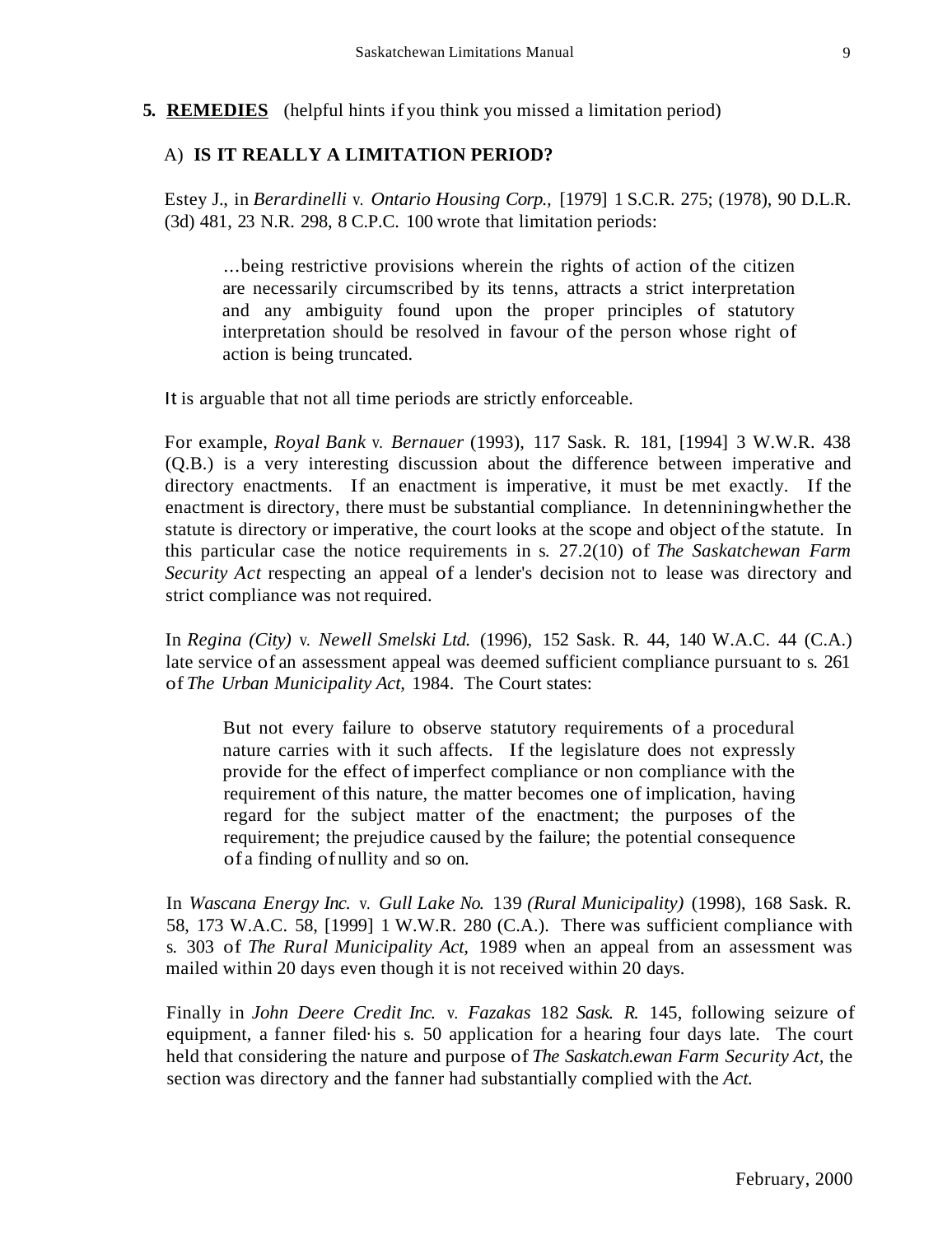## B) WHEN **DID** THE LIMITATION PERIOD COMMENCE?

There are numerous issues which must be considered as follows:

## 1) Definitions

Check sections 24 and 27 of *The Interpretation Act,* 1995 for definitions such as day, month, year, clear days, etc.

## 2) Discoverability

The discoverability principle applies to most actions. In other words the limitation period only starts to run when a reasonable person would be aware of the facts which sustain a cause of action. There are numerous cases with one common reference back to *Kamloops (City)* v. *Nielsen,* [1984] 2 S.C.R 2, [1984] 5 W.W.R. 1. The discoverability principle may not apply to specific limitation periods such as s. 72 of *The Medical Profession Act,* 1981 which starts time running after the termination of professional servIces.

## 3) Interruption/ Acknowledgment

Sections 7, 13, 14, 32, 35, 38 and 41 of *The Limitation ofActions Act* all stop time when partial payment has been made or the cause of action has been acknowledged.

## 4) Continuing Cause of Action or Damages

Generally time commences when the Plaintiff has a cause of action. The fact that damages are continuing in the future does not extend the commencement ofthe limitation period. However there are cases which find a continuing cause of action. These cases are usually restricted to situations where the legal injury is repeated causing new damages each time.

For example, in *Lake* v. *Moose Jaw (City)* (1981), 13 Sask. R. 130 (Q.B.) the plaintiff claimed against the municipality for flood damage. Halvorson 1. held that:

"The Plaintiffs damages are continuing even to this day, and an original cause of action arose each day the nuisance remains unabated."

In *Smart* v. *South Saskatchewan Hospital Centre,* [1989] 5 W.W.R. 289, 75 Sask. R. 34 (C.A.), Bayda c.J. writes an interesting dissent. In that case the plaintiff was dismissed from his employment with a hospital and failed to commence an action within three months from the date "that damages arose". Bayda C.J. reasons that at the breach of contract the innocent party has a right to either accept the repudiation and sue for damages or the right to affirm the contract and insist on performance. In this case, the plaintiff did not accept the repudiation and Bayda C.J. reasons that: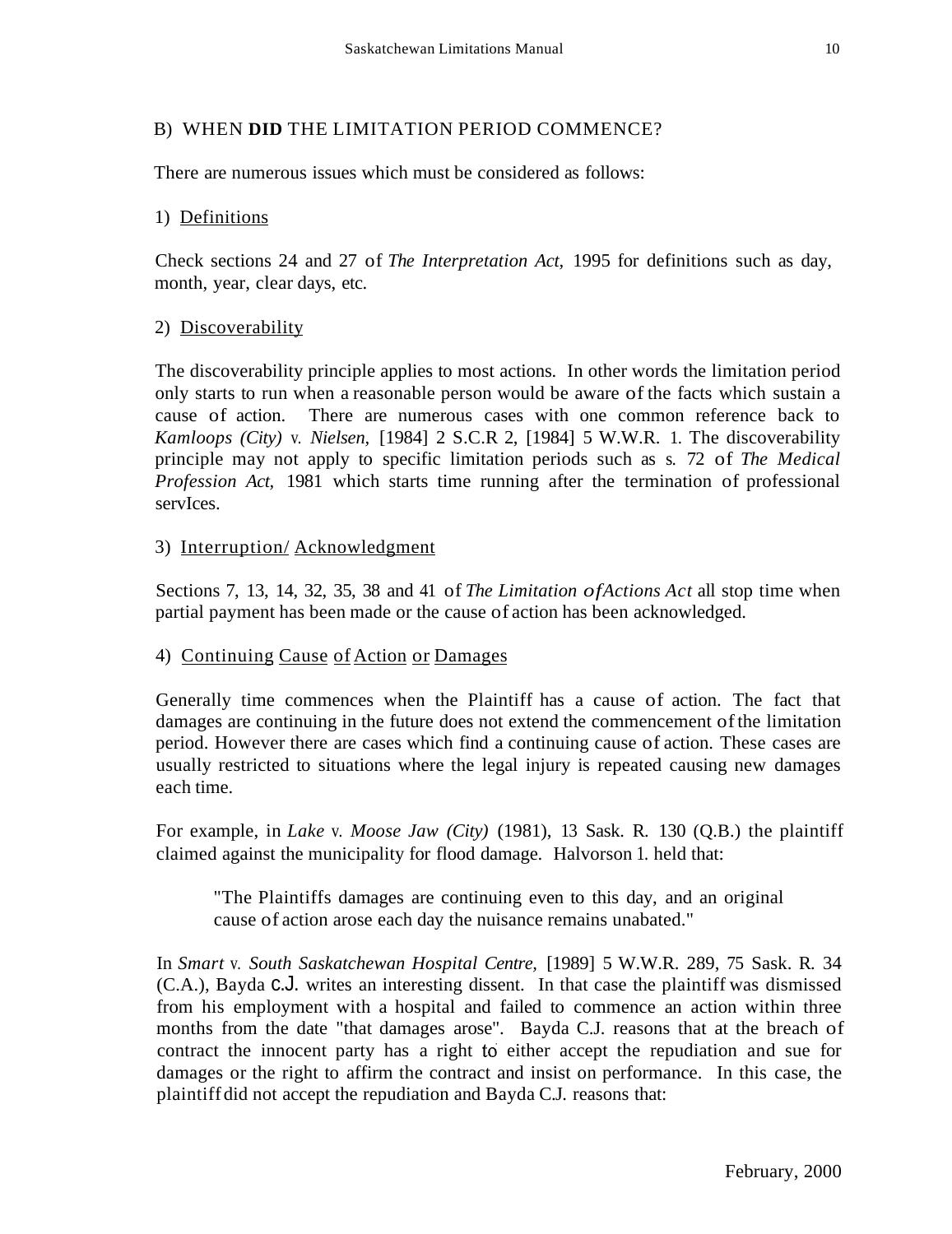Insofar as the damages under the first head are concerned, that is damages resulting from the day to day breach, it logically follows that on day one, when the breach of contract commenced, the damages which resulted from the breach (i.e. the refusal "to offer the servant employment" on day one) were sustained on the same day. The damages resulting form the breach on day two ( i.e. refusal "to offer the servant employment" on day two) must necessarily have been sustained on day two.

In *Tree/and Motor Inn Ltd.* v. *Western Assurance Co.* (1985), 37 Sask. R. 289, 10 C.C.L.I. 317 (C.A.), the business interruption loss commenced with the fire and continued to accrue from day to day thereafter.

## 5) **Capacity**

Section 6 of *The Limitation ofActions Act* over rides all other legislation to postpone the running oftime for disabled persons and infants.

## 6) **Fraudulent Concealment**

Section 4 of *The Limitation ofAction Act* states as follows:

4 When the existence of a cause of action has been concealed by the fraud of the person setting up this Part or Part II as a defence, the cause of action shall be deemed to have arisen when the fraud was first known or discovered.

## 7) **Statutory Language**

The commencement of time is of course governed by the specific wording of the statute. Consider, for example, the implication ofthe following phrases:

- 1. The date that damages are sustained;
- 2. The date the cause of action arose;
- 3. The date ofthe last professional service.

Cause of Action was defined by Lamont J. A. in *Shtitz* v *C.NR.* [1927] 1 D.L.R. 951 (Sask. C.A.) as follows:

A cause of action, in the popular sense, is understood to be that particular act of the defendant's which gives the plaintiff his cause of complaint. In *Cooke* v. *Gill* (1873), L.R. 8 C.P. 107, at p. 116, "cause of action" is defined by Brett J. to mean: "Every fact which is material to be proved to entitle the plaintiff to succeed, every fact which the defendant would have a right to traverse."

The cause of action may affect the commencement ofthe limitation period. For example, generally a breach of contract is actionable on the date of the breach even though the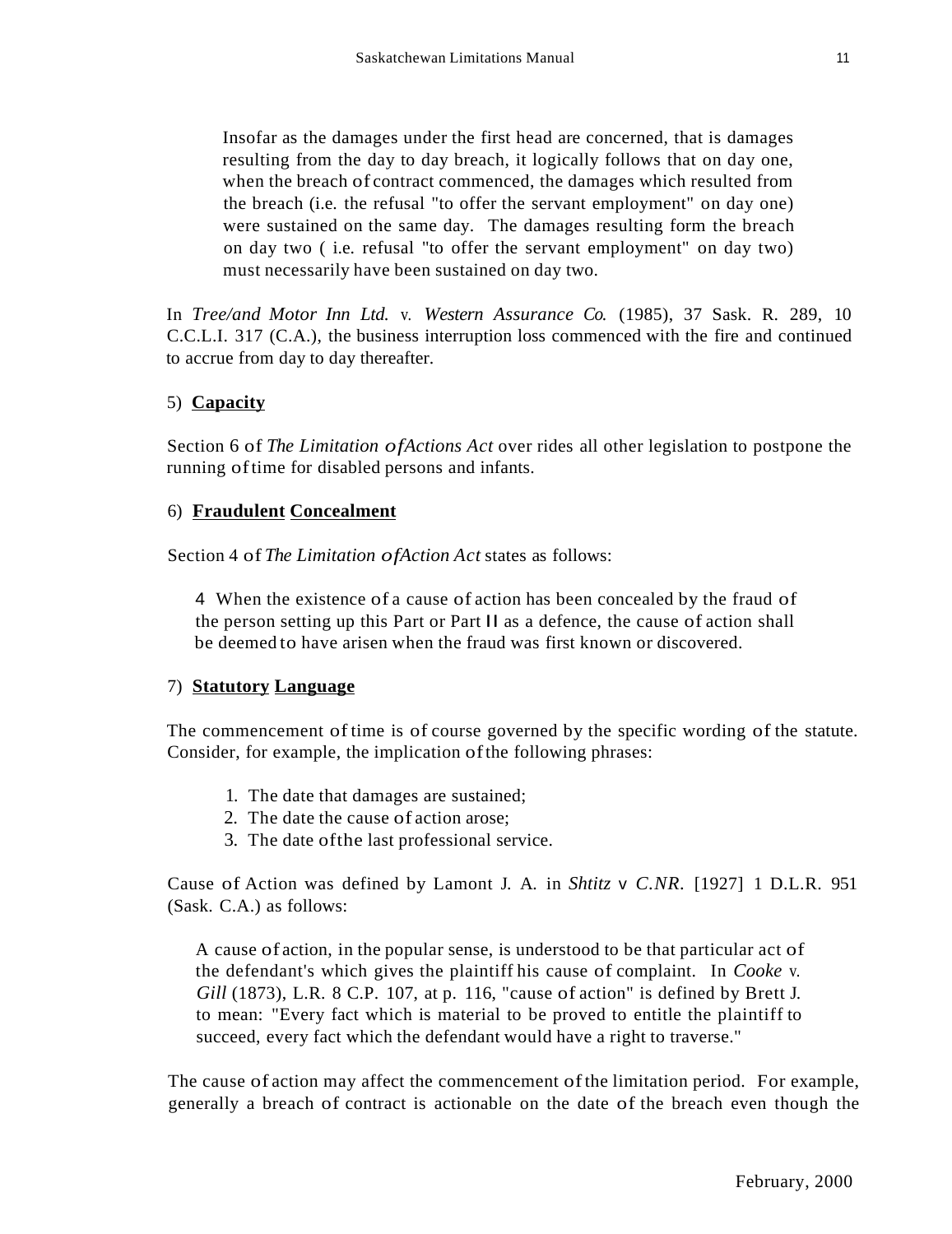plaintiff has not suffered damages. For an action in tort, the plaintiff does not have a cause of action until there are damages.

#### 8) Appeals

With respect to appeal periods, SherstobitoffJ. considered the phrase "within thirty days after the date on which the order, decision determination or award is made" in *Shell Canada Resources* v. *Turner* (1989), 75 Sask. R. 150 (C.A.). He held;

...a judgment or order not pronounced at a hearing of the tribunal in the presence of the parties (or of which the parties have notice) is not made, pronounced or delivered until the parties are notified of it is apparent. Otherwise, the right to appeal would be illusory since it might be lost without the party ever becoming aware of the opportunity to exercise it through matters entirely beyond his control.

#### C) STATUTORY REMEDIES

#### 1. Section 30 of *The Queen's Bench Act.* 1998 (formerly s. 44(11»

Section 30 reads as follows:

30 Notwithstanding the expiry of a limitation period after the commencement of an action, a judge may allow an amendment to the pleadings that asserts a new claim or adds or substitutes parties, if;

(a) the claim asserted by the amendment, or by or against the new party, arises out ofthe same transaction or occurrence as the original claim; and (b) the judge is satisfied that no party will suffer actual prejudice as a result ofthe amendment.

This is a very helpful section which allows the court discretion to add parties to an existing action even after the expiry of the limitation period. There are numerous decided cases listed in the annotations.

#### 2. *Contributory* Negligence Act

Section 11 of *The Contributory Negligence Act* states as follows:

11 Where an action is commenced against a tort feasor or where a tort feasor settles with a person who has suffered damages as a result of a tort, within the period of limitation prescribed for the commencement of actions by any relevant statute, no proceedings for contribution or indemnity against another tort feasor shall be defeated by the operation of any statute limiting the time for the commencement of action against that tort feasor if: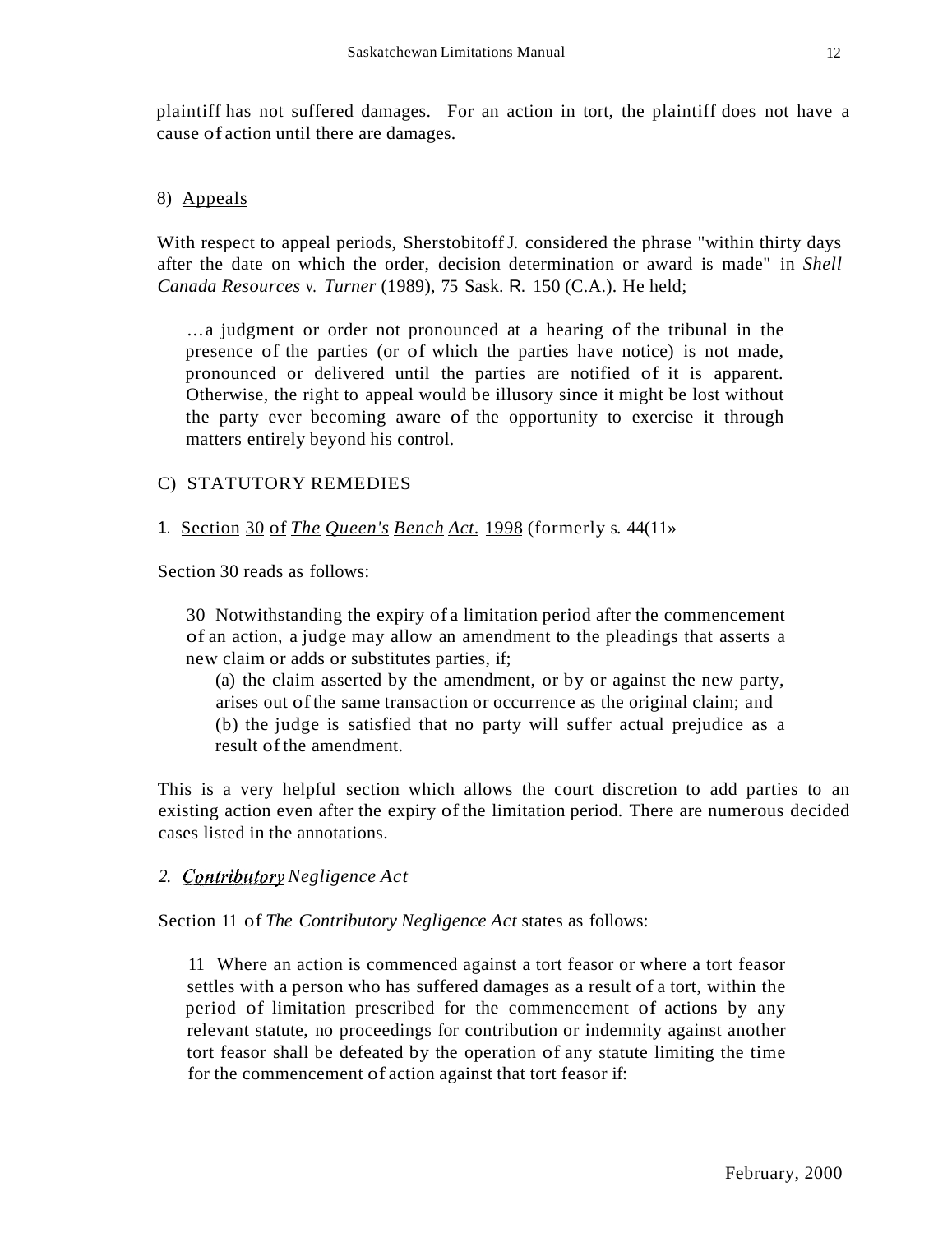(a) such proceedings are commenced within one year of the date of the judgment in the action or the settlement, as the case may be; and (b) there has been compliance with any statute requiring notice of claim against that tort feasor.

For example, a municipality was added to an action after the expiration of the one year limitation period in *The Urban Municipality Act,* 1984 in *Lepage* v. *Regina School Division No.4,* [1997] 2 W.W.R. 706, 150 Sask. R. 233 (Q.B.).

#### 3. Survival of Actions Act

Section 1O(1) of *The Survival ofActions* Act reads as follows:

(1) Notwithstanding *The Limitation ofActions Act* or any other *Act* limiting the time within which an action may be brought, a cause of action that survives pursuant to this *Act* is not barred until the expiry of the period provided by this section.

(2) Proceedings on a cause of action that survives pursuant to section 3 or 4 may be brought:

(a) within the time otherwise limited for the bringing ofthe action; or

(b) within one year from the date of death;

whichever is the longer period.

(3) Proceedings on a cause of action that is deemed to continue pursuant to section 5 may be brought:

(a) within the time otherwise limited for the bringing of the action, which

is to be calculated from the date the damage was suffered; or

(b) withm one year from the date the damage was suffered;

whichever is the longer period.

(4) Subject to subsection (5), this *Act* does not operate to revive any cause of action in or against a person that was barred at the date ofthat person's death.

(5) Any other Act or regulation that permits an action to be instituted by way of counterclaim or third party proceedings after the expiry of the time otherwise limited for the bringing of the action applies with respect to the proceedings pursuant to this act.

Surprisingly there are no decided cases under this section. My reading of the section is that it could substantially extend a limitation period in a claim by or against an estate.

## 4. Defendant **Out** of Province

Section 49 of*The Limitation ofActions Act* is a curious section that states as follows:

49 In respect of a cause of action as to which the time for taking proceedings is limited by this *Act* other than those mentioned in clauses (a) and (b), subsections (1) of section 3, if a person is out of the province at the time a cause of action against him arises within the province, the person entitled to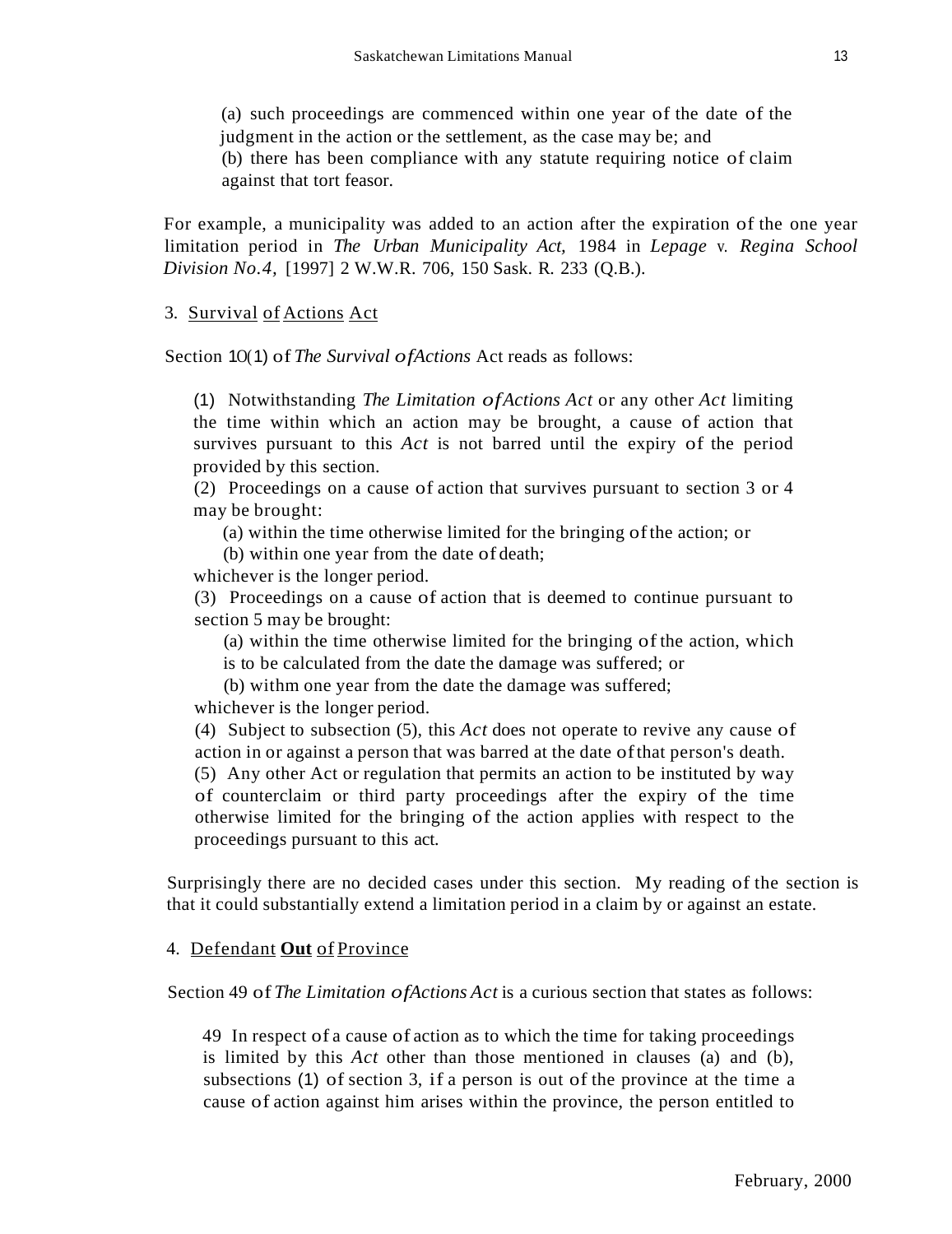the action may bring the same within two years after the return of the first mentioned person to the province or within the time otherwise limited by this *Act* for bringing the action.

This section has.not been considered but could be a useful remedy under the appropriate circumstances.

#### **D) PLEADINGS**

The issue of whether a limitation act must be specifically pleaded may be the subject of further judicial consideration.

For example, Sherstobitoff 1. in *Bloomfield* v. *Rosthern Union Hospital Ambulance Board* (1990),82 Sask. R. 310 (C.A.) states that:

A bar to proceeding with the action which arises from *The Limitation of Actions Act* must be raised by way of statement of defence.

However, in *Fritz* v. *Knorr,* [1993] 7 W.W.R. 303, 9 C.L.R. (2d) 304, 111 Sask. R. 142 (Q.B.) the defendant did not file a statement of defence and was noted for default. Klebec 1. reviews Rule 143 which states:

A party shall refer to any statute or regulation on which his action or defence is founded and where practicable shall give particulars of the specific sections on which he relies.

He follows some older authorities in concluding:

I am of the opinion that in Saskatchewan a defendant who has not complied with Rule 143 is nonethele.ss still entitled to raise the provisions of section 3(1) of the *Act* up to and including during the trial of an action unless he or she expressly waives such right or by his or her conduct is estopped from doing so. Mere silence does not constitute a waiver of such right.

#### **E) WAIVER! ESTOPEL**

Limitation periods can be waived. Once again there are many cases but most refer to the basic principles as stated in *Travellers Indemnity Co. of Canada* v. *Maracle,* [1991] 2 S.C.R. 50, 80 DLR (4<sup>th</sup>) 652 and *Marchischuk v. Dominion Industrial Supplies Ltd.*, [1991] 4 W.W.R. 673, 80 D.L.R.  $(4^{th})$  670, [1991] 2 S.C.R. 61.